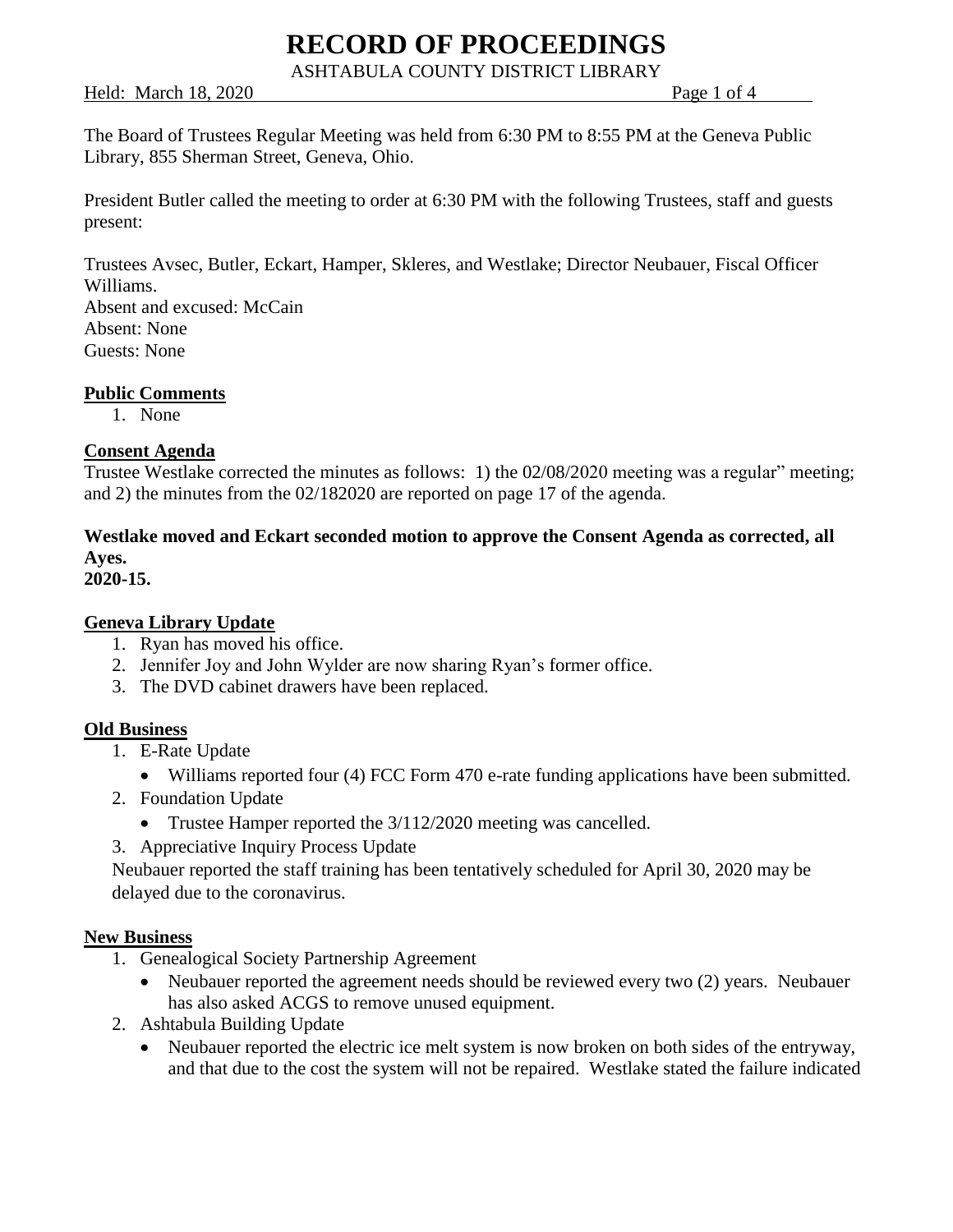ASHTABULA COUNTY DISTRICT LIBRARY

Held: March 18, 2020 **Page 2 of 4** 

the system was improperly installed in 2016. Trustee Avsec stated social media is an effective way to communicate displeasure about situations like this. Neubauer stated she will contact both the manufacturer and installer.

- Neubauer informed the Board a "cake" book display will be utilized in the reference area in place of the last range that will be removed.
- 3. Board of Trustees By-Laws Review
	- Westlake prepared a draft that added "sunshine law" guide-lines.
	- President Butler stated the changes may be too big of a change for a little mistake.
	- Trustee Skleres informed the Board the Sunshine Law was discussed at the New Trustee Workshop, and that meetings may need to be recorded.
	- Avsec stated it may be easier if the sunshine law requirements are included in the by-laws.
	- Hamper stated she wants the Ohio Revised Coded to control.
	- Neubauer pointed out the Auditor of State website has a link to Ohio's Sunshine Law.

## **Westlake moved and Avsec seconded motion to amend the by-laws to reflect the Ohio Revised Code. After a 2-3 voice vote with one (1) abstention, the motion failed.**

- 4. Ohio Governor's Imagination Library
- Neubauer reported ACDL will encourage sign-ups for ages 1-5. Community Action will administer the program, and is looking for donors beyond the \$25,000 pledged by the Business of Good Foundation (Alice and Tim McCarthy).
- 5. Public Health Recommendations/Implementations
- Neubauer began the discussion by stating she is seeking guidance for when the Library re-opens. Butler remarked when the Library re-opens people will be hurting and will need the services the Library provides.
- Neubauer recommended extending calamity days through  $3/28/2020$  so that all employees will be paid for all scheduled hours from 3/18/2020 through 3/28/2020.
- **Skleres moved and Avsec seconded motion to extend calamity days through 3/28/2020. Upon roll call, all voted Aye.**
- **2020-16.**
- Neubauer recommended inviting all employees to return to work on  $3/30/2020$ , with employees choosing to not to return to work during the public health crisis using their accumulated PTO hours;
- Neubauer recommended granting Comp Time to compensate employees invited to work during calamity days.

## **Skleres moved and Eckart seconded motion to grant Comp Time as recommended. Upon roll call, all voted Aye.**

**2020-17.**

• Neubauer recommended the Board pay medical/dental/vision/life premiums for full-time employees that receive these benefits and chose not to return to work during the public health crisis, with the employees paying their usual contributions;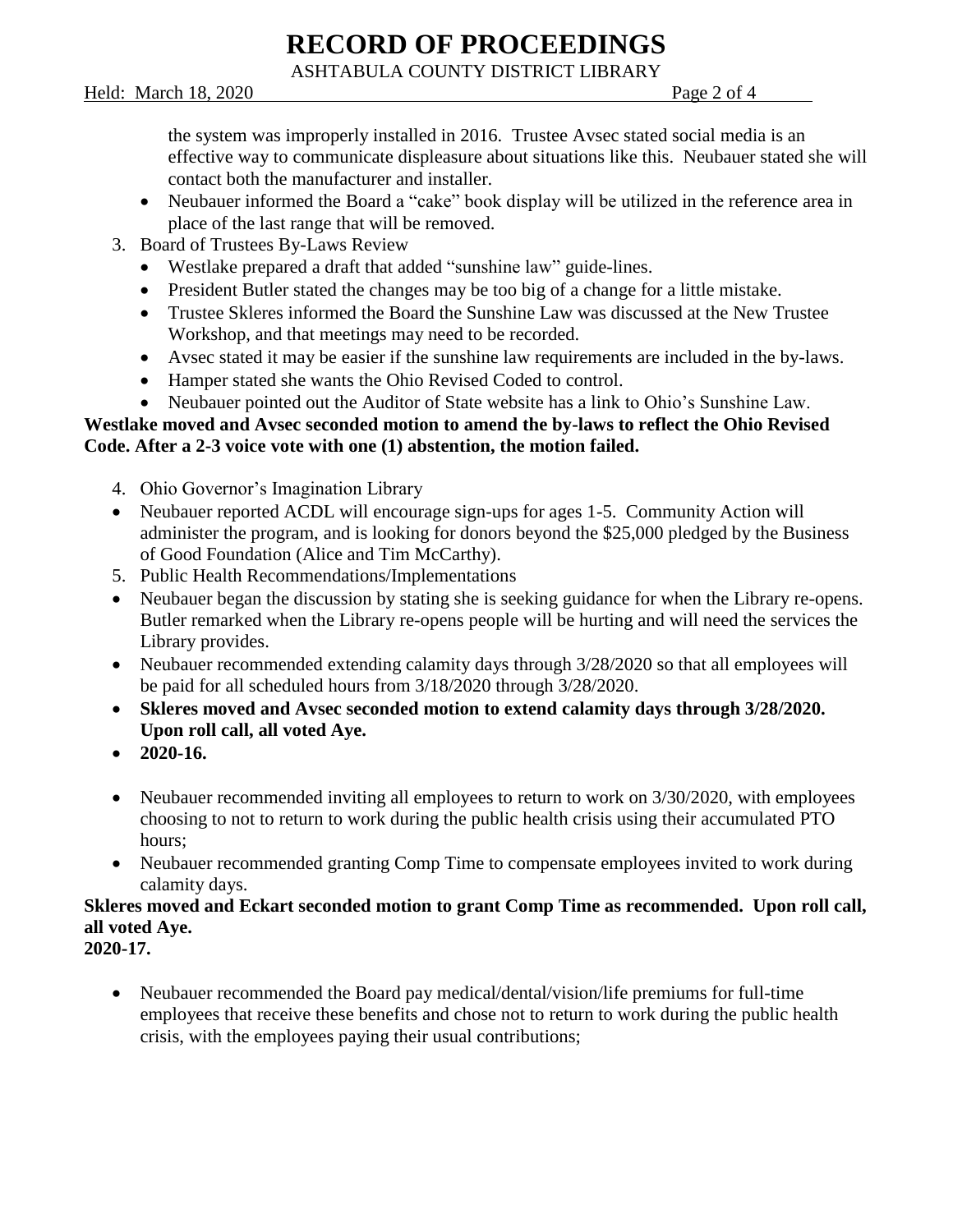ASHTABULA COUNTY DISTRICT LIBRARY

Held: March 18, 2020  $\qquad \qquad$  Page 3 of 4

• Neubauer recommended extending calamity days through 4/25/2020 if a "shelter-in-place" order is issued by federal, state, or local authorities.

#### **Eckart moved and Skleres seconded motion to extend calamity days through 4/25/2020 as recommended. Upon roll call, all voted Aye. 2020-18.**

• Neubauer recommended the Board provide medical insurance for a the full month following the month in which an employee (that participated in the insurance program) is laid-off without the employees' contribution during the full month.

#### **Eckart moved and Skleres seconded motion to medical insurance premiums as recommended. Upon roll call, all voted Aye. 2020-19.**

## **Item Too Late for Agenda**

- 1. The Finance Committee is scheduled to meet April 9, 2020 at 5:30 PM.
- 2. The Userful contract expires in September and December 2020 (2-part contract).
- Neubauer recommended to contract with TBS to replace a portion of the Userful services, at an annual cost of \$20,340.

## **Eckart moved and Avsec seconded motion to contract with TBS as recommended. Upon roll call, all voted Aye,**

**2020-20.**

• Neubauer recommended to contract with Dell to replace the remaining portion of the Userful services, at a one-time cost of \$28,039.

## **Eckart moved and Skleres seconded motion to contract with Dell as recommended. Upon roll call, all voted Aye,**

**2020-21.**

3. Library technology staff are investigating numerous locations to deploy Hotspots for community use. More information in the future.

#### **Avsec moved and Skleres seconded motion to enter into Executive Session at 8:30 PM to discuss compensation of a library employee, with action expected to be taken when the Board returns from Executive Session. Upon roll call, all voted Aye. 2020-22.**

The Board returned from Executive Session at 8:53 PM

**Eckart moved and Skleres seconded motion to approve a -3-year contract for Director Penny Neubauer, effective 04/01/2020, that includes, but is not limited to, a 2.5% salary increase in year 1; a \$3,000 bonus to be paid upon request of the Director; and payment of the Director's membership dues in one community organization, the Ohio Library Council, and the American Library Association. Upon roll call, all voted Aye. 2020-23.**